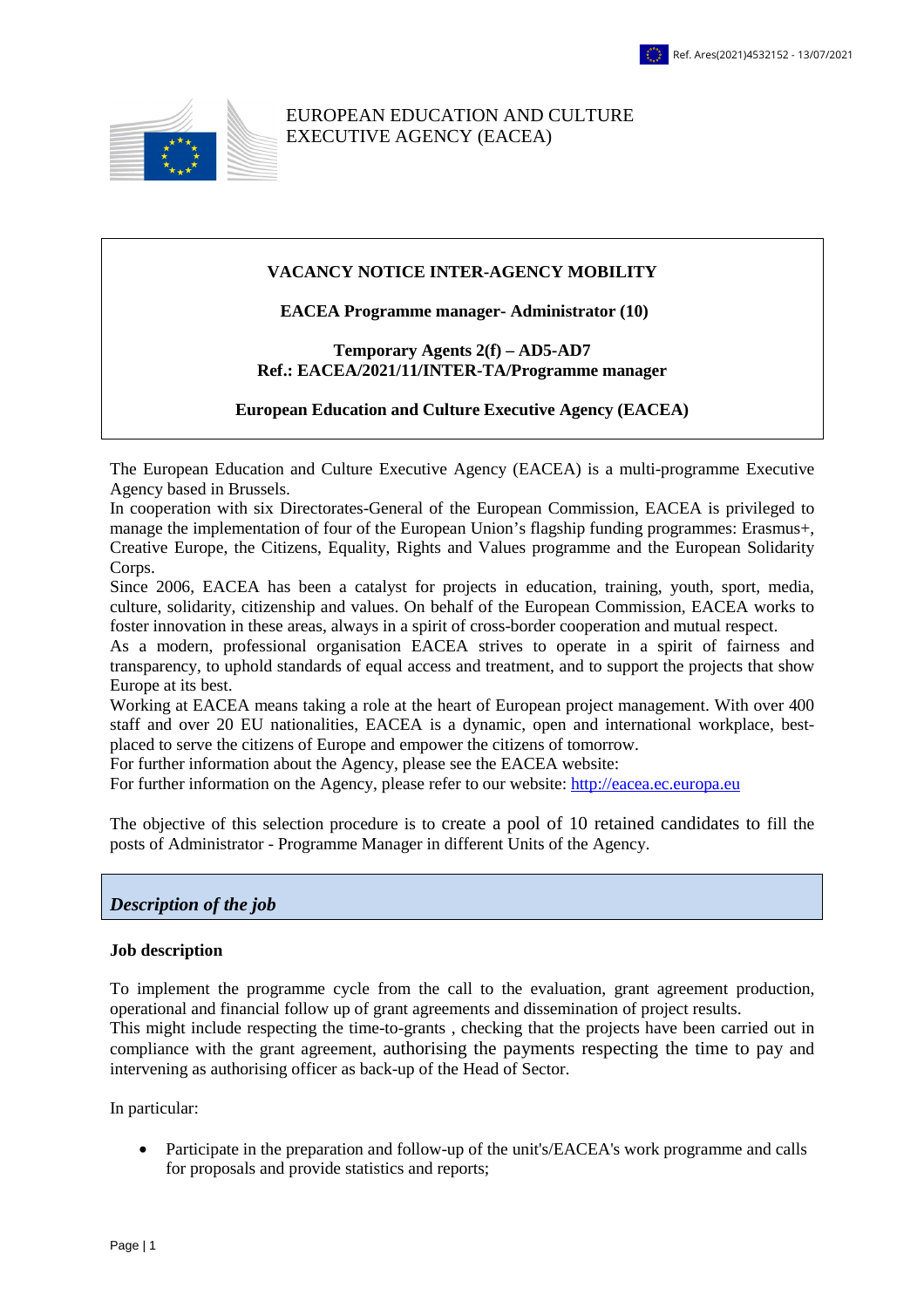- Ensure the evaluation and selection of proposals, timely preparation of grant agreements and proper operational implementation;
- Contribute to the call evaluation, e.g. by contributing to expert briefings, following remote evaluations monitoring consensus meetings chairing panel meetings, , , etc.;
- May include to ensure effective people management within the team and collaborate efficiently with the Head of Sector;
- Analyse and assess the results and impact of the action and its projects, provide feedback, make suggestions for improvements;
- Prepare follow-up reports and statistics and support to the parent Directorates-General;
- May include to coordinate the calls (e.g. preparation, ensure and coordinate the preparation of expert panels, coordinate evaluation processes and ensure quality of reporting and documentation, respecting the procedures of the Agency;
- Contributing to the implementation of strategies and work programmes, including by taking initiatives with a view to improving working methods and procedures;
- Ensure for respect of the Financial Regulation, implementing rules, internal rules on budget execution, Basic Act, Financing decision and other related rules and budgetary dispositions, including especially the principle of sound financial management;
- Contribute to a structured policy feedback via regular feedback on the programme and project implementation to the parent DG;
- Coordinate horizontal activities, concertation and networking aspects of the programme and its projects;
- Undertake additional tasks required by the hierarchical superiors in the interests of the service.

# *Qualifications and Experience Required*

## **A. Eligibility criteria**

Candidates will be considered eligible for this inter-agency selection of temporary agent 2(f) in the function group of Administrator on the basis of the following formal criteria to be fulfilled by the deadline for applications:

- 1. To be a temporary agent 2(f) who, on the closing date for applications and on the day of filling the vacant post, is employed within his/her current agency in a grade and function group corresponding to the published function group and grade (AD5-AD7).This implies that the candidate possesses the minimum qualifications required by Article 5(3) of the Staff Regulations, applicable by analogy to the temporary staff pursuant to Article 10(1) of the CEOS, and that the candidate is in compliance with the conditions referred to in Article 12(2) of the CEOS:
	- he/she is a national of one of the Member States of the Union and enjoys his/her full rights as a citizen;
	- he/she has fulfilled any obligations imposed on him/her by the laws concerning military service;
	- he/she produces the appropriate character references as to his/her suitability for the performance of the duties;
	- he/she is physically fit to perform his/her duties:
	- he/she produces evidence of a thorough knowledge of one of the languages of the Union and of a satisfactory knowledge of another language of the Union to the extent necessary for the performance of his/her duties;
- 2. To have at least 2 years' service within his/her current agency before moving;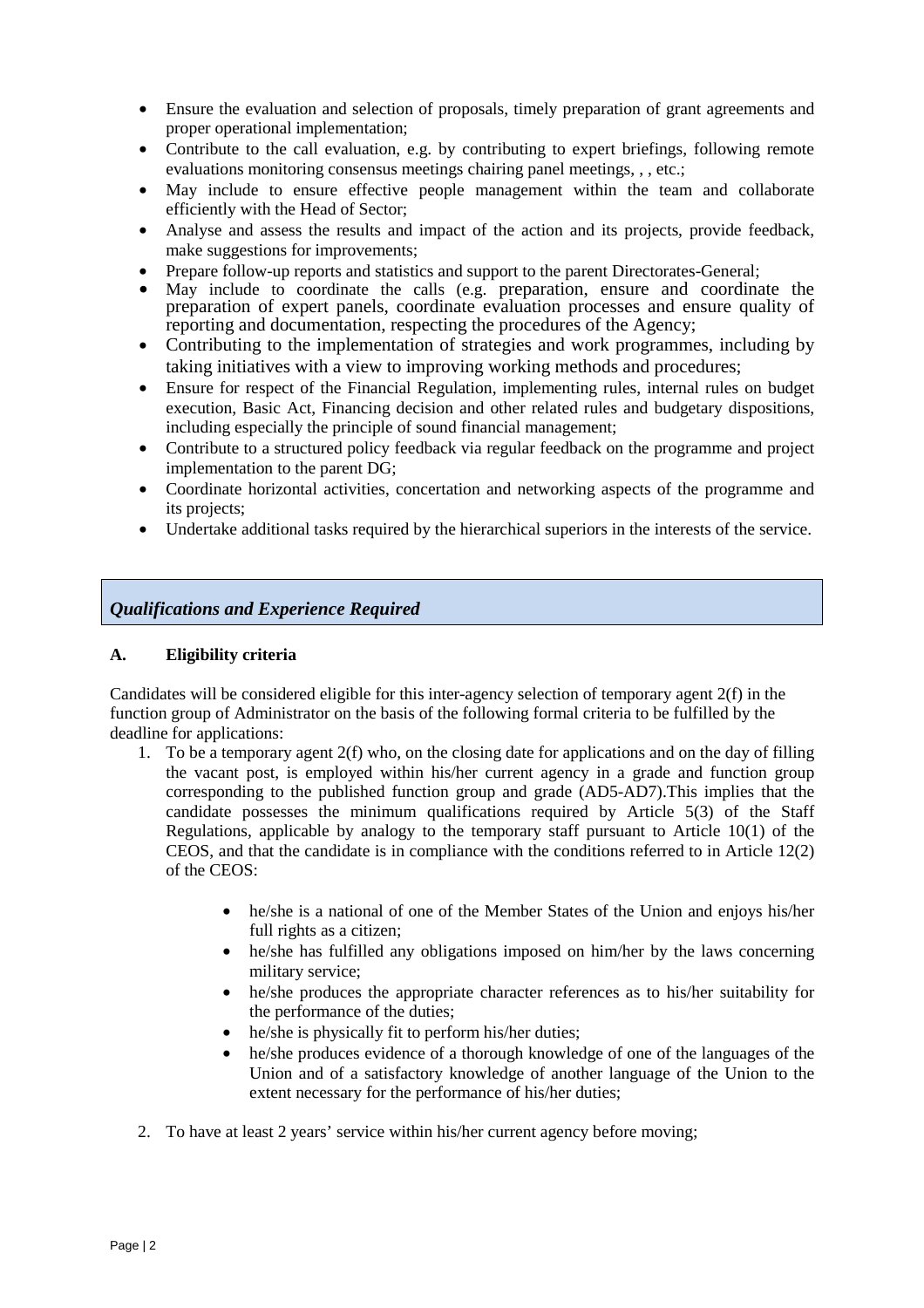3. To have successfully completed the probationary period provided for in Article 14 of the CEOS, in the relevant function group.

# **B. Specific conditions**

All eligible candidates will be assessed along the following evaluation specific conditions:

## **Qualifications and experience**

Essential

- At least 3 years of working experience in project management
- Proven professional experience in implementing calls for proposals
- Very good knowledge of rules and procedures concerning calls for proposals, grant agreements and monitoring
- Knowledge of the functioning and decision making procedures of the EU Institutions and Executive Agencies
- Excellent analytical and communication skills (written and oral)
- Very good coordination, organisational and interpersonal skills
- Ability to manage priorities and to deliver quality results on time
- Proficient written and spoken English (level C1) and very good French (B2);

Advantageous

- 2 years of experience in managing a team
- Experience in drafting documents (English)
- Knowledge of the programmes managed by EACEA and policy context
- Good negotiation skills.

## **Following the analysis of the applications by the Selection Board, the Agency will invite the most suitable candidates (a maximum of 30) for an interview.**

# *Application procedure*

Candidates are kindly invited to apply in English to facilitate the selection process.

Candidates must submit:

- up- to-date detailed curriculum vitae, in **Europass CV** format<sup>1</sup>.
- **a letter of motivation**, including their views on the proposed position (2 pages maximum).

## **NB - Non-compliance with this requirement will lead to disqualification.**

Applications must only be sent by e-mail to the functional mailbox [EACEA-HR-SELECTION@ec.europa.eu](mailto:EACEA-HR-SELECTION@ec.europa.eu)

**Closing date: Applications must be sent at the latest by 15/09/2021 at 12:00 (midday), CET (please check the time zones).** 

 $\overline{1}$ 

<sup>1</sup> EU CV format available on: http://europa.eu/europass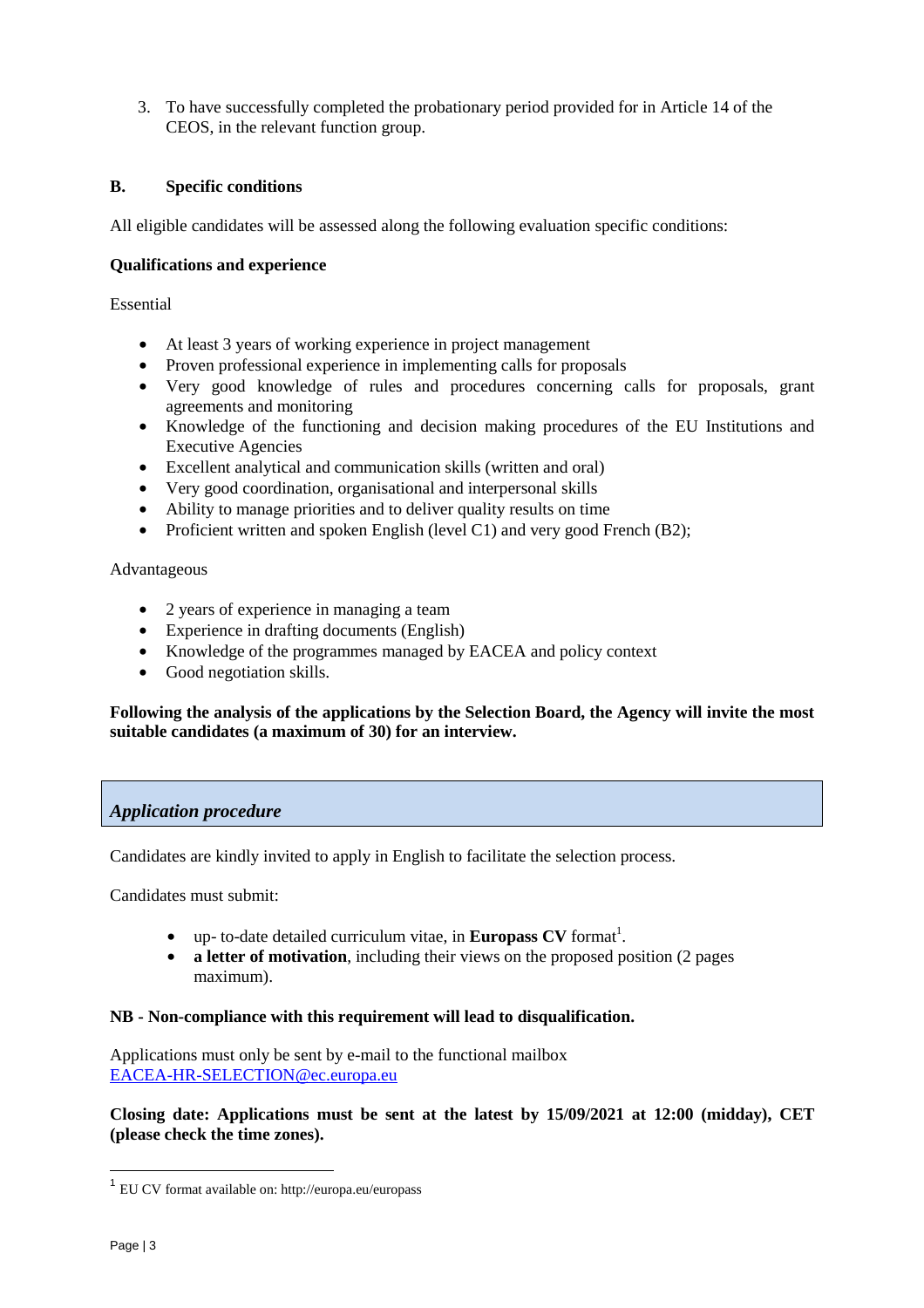Applicants are strongly advised not to wait until the last minute to submit their application since heavy internet traffic or other dysfunction could lead to difficulties in submission. The Agency shall not be held responsible for said difficulties and it will disregard applications submitted after the deadline or which are not complete.

Supporting documents showing evidence of the information given in the application will be requested at a later stage. No documents will be sent back to candidates. If, at any stage in the procedure, it is established that the information in an application has been knowingly falsified, the candidate will be disqualified from the selection process.

# *Selection Board*

A Selection Board, responsible for assessing the applications, interviewing and drawing up the list of retained candidates, will be appointed by the Director and will be composed of at least three members, including a member designated by the Staff Committee of the Agency.

Under no circumstances should candidates approach the Selection Board themselves, either directly or indirectly concerning this recruitment. The authority authorised to conclude contracts reserves itself the right to disqualify any candidate who disregards these instructions.

# *Selection procedure*

The interview with the Selection Board will be held in English and French.

Candidates will be required to demonstrate their ability to perform the tasks listed in the description of the job as well as to demonstrate the capacity to fulfil the specific conditions of the job, referred to under point B of the present notice.

The interview will be marked out of 100 (pass mark: 70).

Please note that having successfully passed the interview does not guarantee to receive an offer of employment.

# *Appointment and conditions of employment*

EACEA and the selected temporary agent 2(f) conclude an employment contract ensuring continuation of the person's employment and career in the category of temporary staff 2(f). That contract signed with EACEA is to be concluded without interruption of the contract concluded with the agency of origin ('the preceding contract') and fulfils the following requirements, in particular:

- the same grade and the same seniority in the grade as the preceding contract;
- the same step and the same seniority in the step as the preceding contract.<sup>2</sup>

The selected temporary agent 2(f) takes up duty in EACEA in principle three months after the job offer, unless it is otherwise agreed between the two agencies and the staff member concerned.

<sup>&</sup>lt;sup>2</sup> EACEA Decision of the Steering Committee laying down general implementing provisions on the procedure governing the engagement and use of temporary staff under Article 2(f) of the CEOS – Ref Ares (2015)1412826 of 31/03/2015.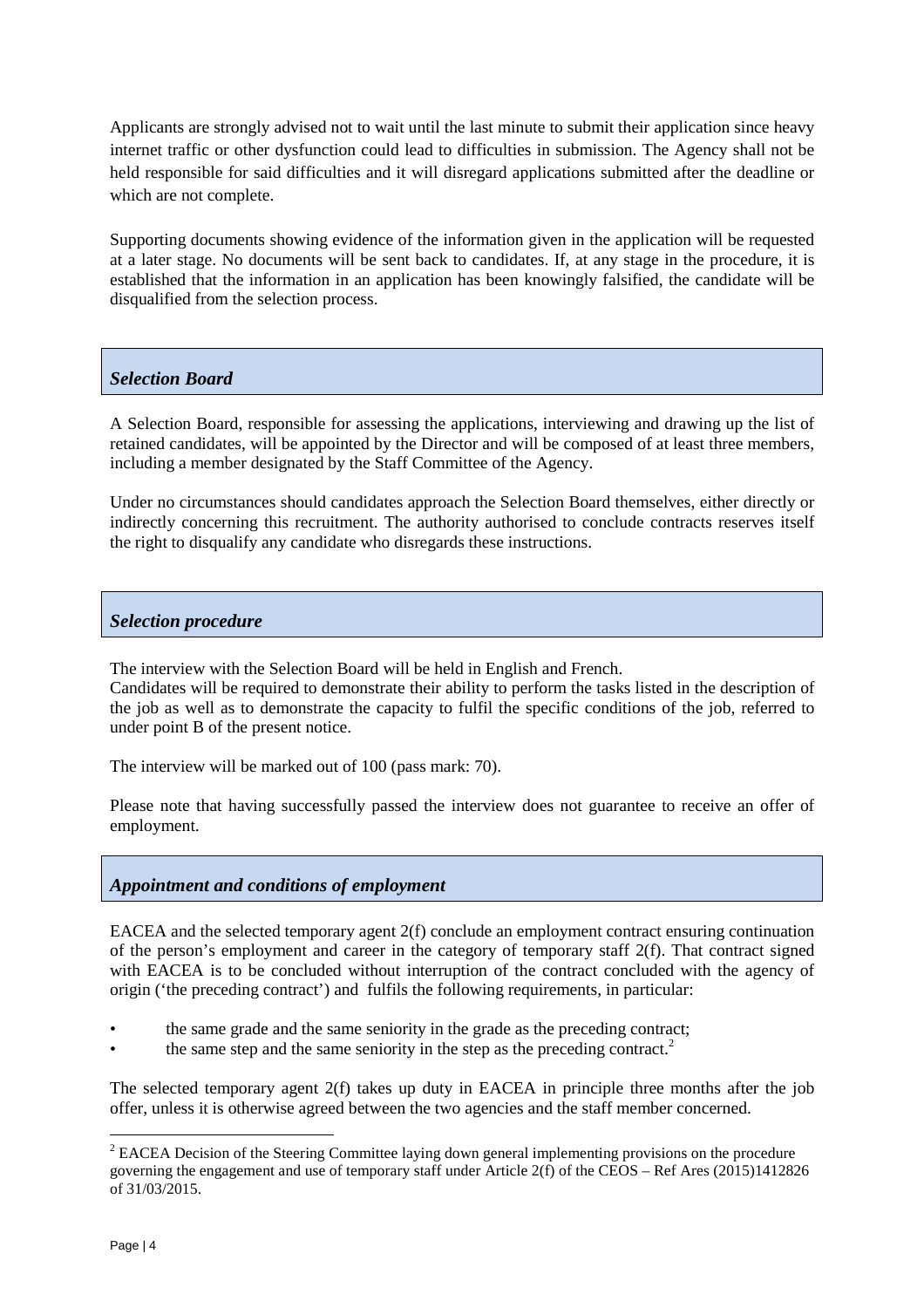Please note that temporary agents shall be required to demonstrate before their first reclassification the ability to work in a third official language of the EU.

## **Equal opportunities**

The European Union institutions apply a policy of equal opportunities and accept applications without discrimination on the grounds of sex, race, colour, ethnic or social origin, genetic features, language, religion or belief, political or any other opinion, membership of a national minority, property, birth, disability, age or sexual orientation.

# *Information to candidates*

An acknowledgement of receipt will be sent to all candidates by email to confirm the reception of their application.

All candidates will be informed in due time about the processing of their application, either they are invited for the selection procedure as described above or not. These notifications will be sent either by email or in Ares.

A candidate may request clarifications about the processing of his/her application by sending an email quoting the reference of the vacancy notice concerned, at the following address [EACEA-HR-](mailto:EACEA-HR-SELECTION@ec.europa.eu)[SELECTION@ec.europa.eu](mailto:EACEA-HR-SELECTION@ec.europa.eu)

### **• Request of review**

A candidate who feels that a mistake was made in the assessment of his/her profile may ask to have it re-assessed by sending, within 10 working days of the date on the email/note notifying the rejection of his/her application, a request for review, quoting the number of the selection procedure concerned to the Selection Board at the following address: EACEA-HR-SELECTION@ec.europa.eu.

The Selection Board will reconsider the application and notify the candidate of its decision within 15 working days of receipt of the letter.

## **• Complaint on the basis of Article 90(2) of the Staff Regulations of Official of the European Union (SR)**

Candidates may submit a complaint on the basis of Article 90(2) of the SR, which is to be sent to the attention of the Director of EACEA, Roberto CARLINI, by e-mail to [EACEA-HR-SELECTION@ec.europa.eu.](mailto:EACEA-HR-SELECTION@ec.europa.eu) 

The time limit set out for this type of procedure is 3 months starting from the date of notification of the act adversely affecting the complainant.

### **• Judicial Appeal**

Candidates may submit a judicial appeal on the basis of Article 270 of the Treaty on the Functioning of the European Union and Article 91 of the Staff Regulations. For details on how to submit a judicial appeal and how to determine the deadlines, please consult the website of the General Court (https://curia.europa.eu).

### **• Complaint to the European Ombudsman**

Candidates, like all citizen of the Union, may lodge a complaint to the European Ombudsman. Before you submit a complaint to the Ombudsman, you must first make the appropriate administrative